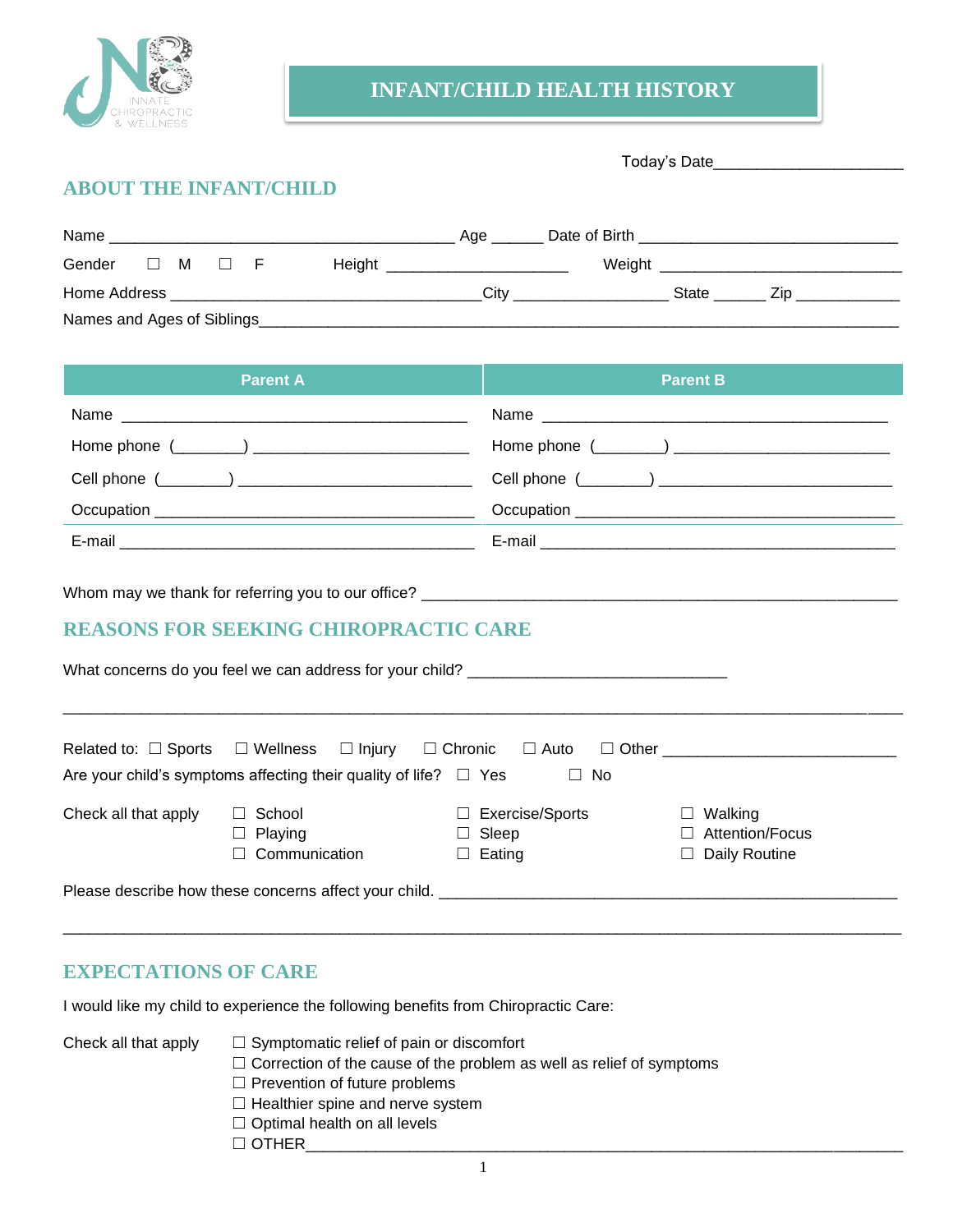# **INFANT/CHILD HEALTH HISTORY**

**The primary system in the body, which coordinates health, is the NERVOUS SYSTEM. The vertebrae (bones of the spinal column) surround and protect the delicate NERVOUS SYSTEM. A MISALIGNMENT in the SPINE and NERVOUS SYSTEM is a condition called a VERTEBRAL SUBLUXATION. A VERTEBRAL SUBLUXATION results in nerve malfunction, which results in less communication between the affected NERVES and the function of the BODY.**

#### **Vertebral Subluxations can have Physical, Emotional and Chemical causes and effects.**

The information below will help us to see the types of **PHYSICAL, EMOTIONAL & CHEMICAL** stresses your child has been subjected to, how they may relate to his/her present spinal, nerve and health status and whether they may have caused **Vertebral Subluxations** to occur.

## **PREGNANCY & BIRTH**

| During pregnancy, did the mother:              |                                                                                                           |                     |                                                     |                                  |
|------------------------------------------------|-----------------------------------------------------------------------------------------------------------|---------------------|-----------------------------------------------------|----------------------------------|
|                                                |                                                                                                           |                     |                                                     |                                  |
|                                                |                                                                                                           |                     |                                                     |                                  |
|                                                |                                                                                                           |                     |                                                     |                                  |
|                                                | □ Receive Ultra-Sounds: □ Yes □ No How many? _________ Type of Ultra-Sounds? □ 3D □ 4D                    |                     |                                                     |                                  |
| Type of Birth:                                 |                                                                                                           |                     |                                                     |                                  |
| $\Box$ Home birth                              | $\Box$ Hospital birth                                                                                     |                     | $\Box$ Vaginal $\Box$ Water birth                   | $\Box$ Caesarean                 |
|                                                |                                                                                                           |                     |                                                     |                                  |
|                                                | Approximately how long did labor last? _____________________ hours                                        |                     |                                                     |                                  |
|                                                |                                                                                                           |                     |                                                     |                                  |
|                                                |                                                                                                           |                     |                                                     |                                  |
| $\Box$ Epidural<br>$\Box$ Pitocin              | if any, of the following were administered during labor and birth.<br>$\Box$ Forceps<br>$\Box$ Episiotomy |                     | $\Box$ Vacuum<br>$\Box$ Manual traction of the neck | $\Box$ Medications               |
|                                                | Please check all that apply to the baby's status immediately after birth:                                 |                     |                                                     |                                  |
| $\Box$ Jaundice                                |                                                                                                           |                     |                                                     |                                  |
| $\Box$ Feeding problem $\Box$ Displaced joints |                                                                                                           |                     | $\Box$ Other conditions $\Box$                      |                                  |
|                                                |                                                                                                           |                     |                                                     |                                  |
|                                                |                                                                                                           |                     |                                                     |                                  |
|                                                | Please check all that apply to the baby's current status (Ages 0-18 months ONLY):                         |                     |                                                     |                                  |
| $\Box$ Colic/Constant Cry $\Box$ Latch Issues  |                                                                                                           | $\Box$ Digestion    |                                                     | □ Not Crawling/Scooting          |
|                                                | $\Box$ Feeding to one side $\Box$ Arching of back                                                         | $\Box$ Constipation |                                                     | Other Conditions _______________ |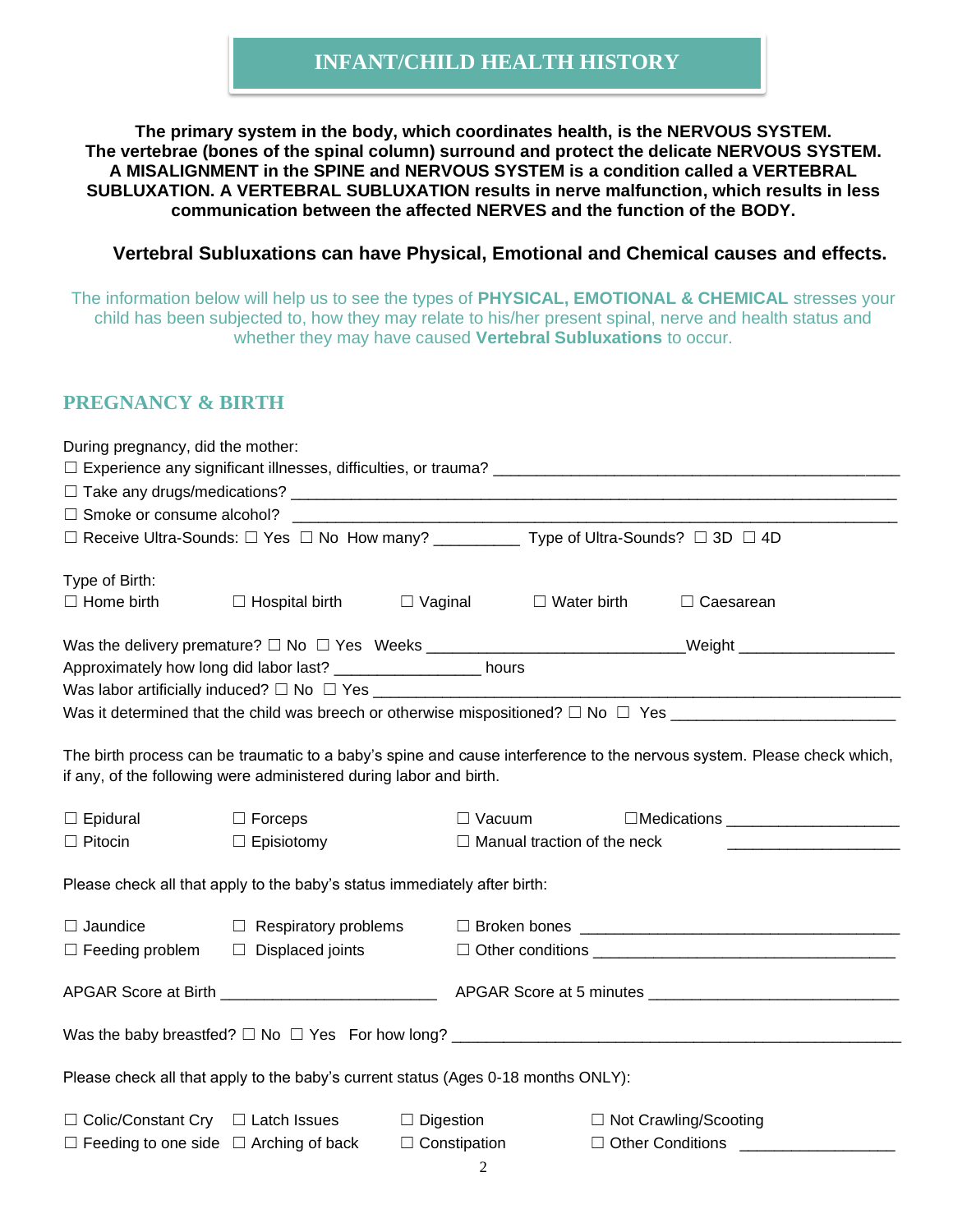## **CHEMICAL STRESS**

Chemical stresses can occur when a substance that is toxic to the body is breathed, injected, taken by mouth, or comes into contact with the skin. The following will reveal exposures your child may have experienced.

Have you chosen to vaccinate your child?  $\Box$  No  $\Box$  Yes

If yes, please check all vaccinations the child has received and at what age they were administered:

| $\Box$ DPT<br><u> 1989 - Johann Barbara, martin a</u>                                                                                     | $\Box$ MMR                                                                                          |                      | □ Other <u>____________</u>                                                                                                   |  |
|-------------------------------------------------------------------------------------------------------------------------------------------|-----------------------------------------------------------------------------------------------------|----------------------|-------------------------------------------------------------------------------------------------------------------------------|--|
| $\Box$ Polio                                                                                                                              | □ Chicken Pox __________                                                                            |                      |                                                                                                                               |  |
| $\Box$ Hepatitis<br><u> 1986 - Alexandro III, populație de la provincia de la provincia de la provincia de la provincia de la provinc</u> | $\Box$ Flu                                                                                          |                      |                                                                                                                               |  |
|                                                                                                                                           |                                                                                                     |                      |                                                                                                                               |  |
| Is/Has your child:                                                                                                                        |                                                                                                     |                      |                                                                                                                               |  |
| $\Box$ Been exposed to second hand smoke?                                                                                                 |                                                                                                     |                      |                                                                                                                               |  |
|                                                                                                                                           |                                                                                                     |                      |                                                                                                                               |  |
|                                                                                                                                           |                                                                                                     |                      |                                                                                                                               |  |
|                                                                                                                                           |                                                                                                     |                      |                                                                                                                               |  |
|                                                                                                                                           |                                                                                                     |                      |                                                                                                                               |  |
|                                                                                                                                           |                                                                                                     |                      |                                                                                                                               |  |
|                                                                                                                                           | <b>PHYSICAL STRESS: INFANCY &amp; CHILDHOOD</b>                                                     |                      |                                                                                                                               |  |
|                                                                                                                                           | Onset of symptoms was: $\square$ Sudden $\square$ Gradual $\square$ Injury $\square$ Chronic        | $\Box$ Auto          |                                                                                                                               |  |
| Is/Has your child:                                                                                                                        |                                                                                                     |                      |                                                                                                                               |  |
|                                                                                                                                           |                                                                                                     |                      |                                                                                                                               |  |
|                                                                                                                                           |                                                                                                     |                      |                                                                                                                               |  |
|                                                                                                                                           |                                                                                                     |                      |                                                                                                                               |  |
|                                                                                                                                           |                                                                                                     |                      |                                                                                                                               |  |
|                                                                                                                                           |                                                                                                     |                      |                                                                                                                               |  |
|                                                                                                                                           |                                                                                                     |                      |                                                                                                                               |  |
|                                                                                                                                           |                                                                                                     |                      |                                                                                                                               |  |
|                                                                                                                                           |                                                                                                     |                      |                                                                                                                               |  |
| <b>EMOTIONAL STRESS</b>                                                                                                                   |                                                                                                     |                      |                                                                                                                               |  |
|                                                                                                                                           | your child has ever or is currently experiencing any of the emotional stresses below:               |                      | It is difficult to separate the emotional stress in our life from the physical response that often occurs. Please indicate if |  |
| $\Box$ Academic pressure                                                                                                                  | $\Box$ Loss of a loved one                                                                          | $\Box$ Bullying      | $\Box$ Relocation                                                                                                             |  |
| $\Box$ Lifestyle change                                                                                                                   | □ Parents' divorce                                                                                  | $\Box$ Loss of a pet | $\Box$ New sibling                                                                                                            |  |
|                                                                                                                                           |                                                                                                     |                      |                                                                                                                               |  |
|                                                                                                                                           | Does your child have difficulty interacting with schoolmates or friends? $\square$ Yes $\square$ No |                      |                                                                                                                               |  |

Have you or anyone else noticed that your child is nervous, twitches, shakes, or exhibits rocking behavior? □ Yes □ No If yes, please explain: \_\_\_\_\_\_\_\_\_\_\_\_\_\_\_\_\_\_\_\_\_\_\_\_\_\_\_\_\_\_\_\_\_\_\_\_\_\_\_\_\_\_\_\_\_\_\_\_\_\_\_\_\_\_\_\_\_\_\_\_\_\_\_\_\_\_\_\_\_\_\_\_\_\_